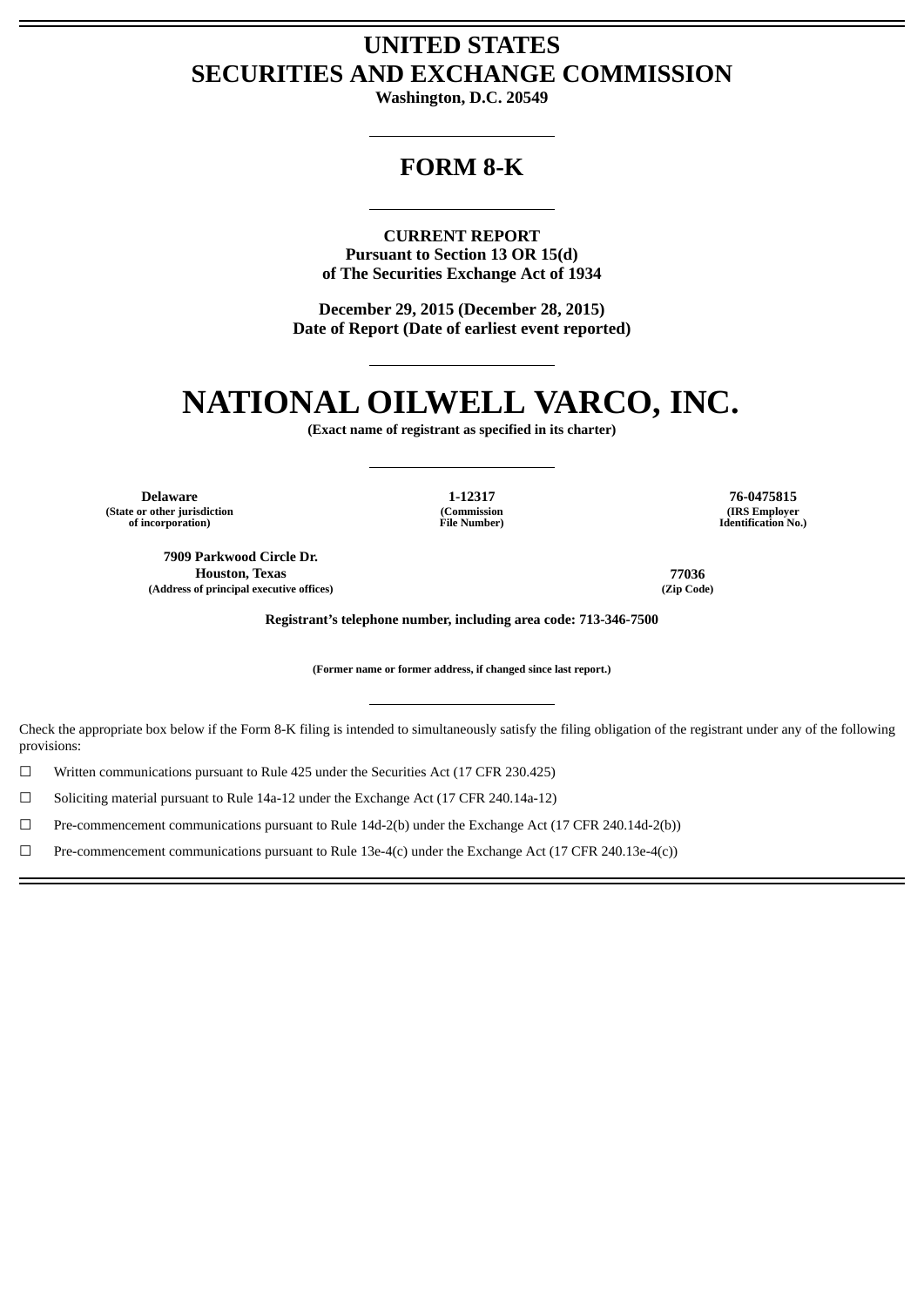## **Item 8.01 Other Events.**

On December 28, 2015, National Oilwell Varco Norway AS ("NOV Norway"), a wholly-owned subsidiary of National Oilwell Varco, Inc. (the "Company"), consummated a settlement with Estaleiro Atlantico Sul S.A. and EAS International, Inc. concerning seven (7) contracts for the supply of drilling equipment packages for drillship construction projects in Brazil (collectively the "Supply Contracts").

Pursuant to the terms of the settlement, the Supply Contracts have been terminated. The Company does not expect to take any charge as a result of the settlement; however the Company will reduce the Rig Systems segment backlog by \$1.1 billion this quarter.